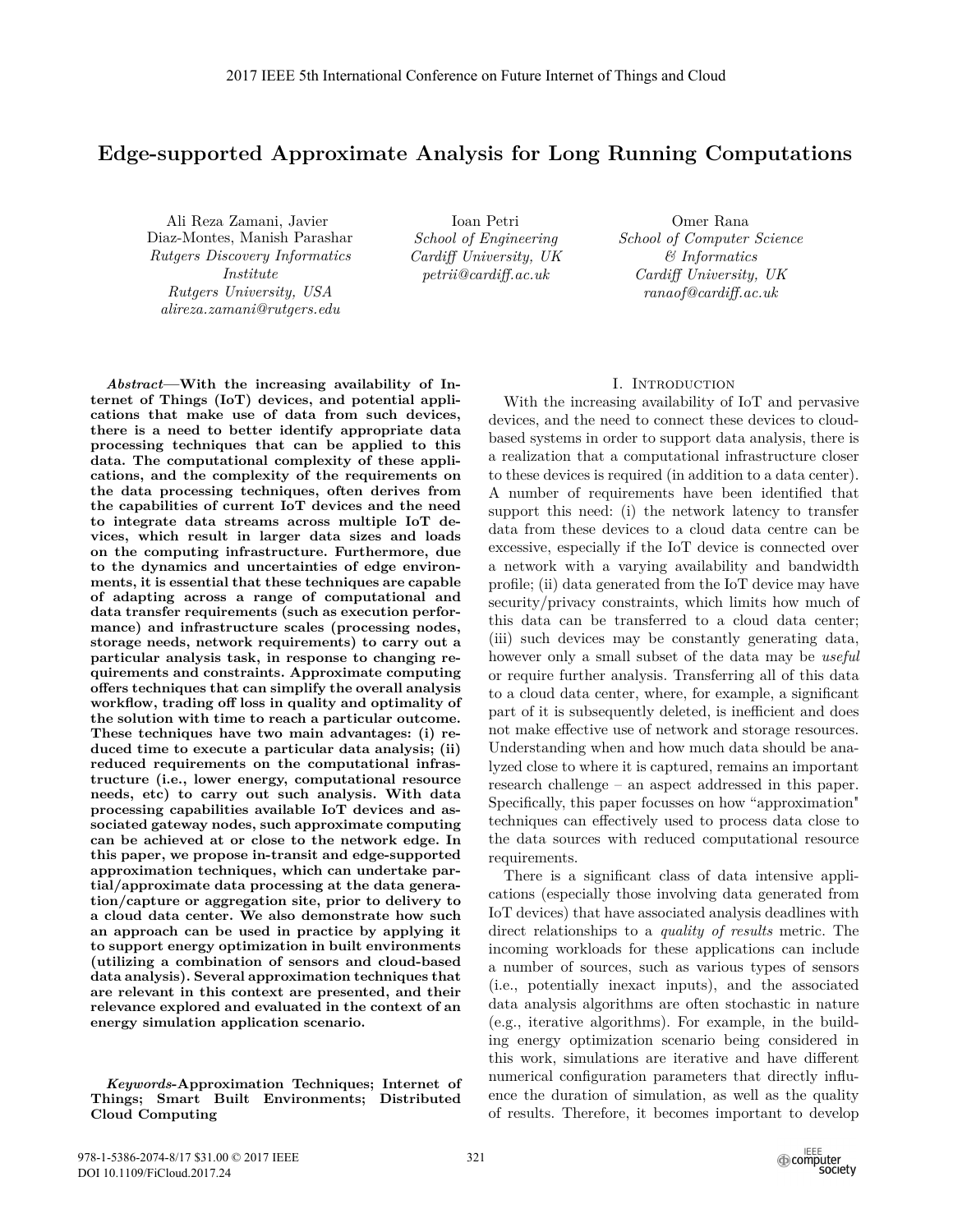a suitable computational infrastructure wherein both hardware and software are continually optimized, in-line with application specific objectives.

Approximate computing provides a useful mechanism for supporting the requirements identified above, and has attracted significant interest from both academia and industry. It enables techniques for creating robust and resilient applications by proposing the introduction of intervals of acceptable errors into the execution to address both computing and application uncertainties. Approximate computing views regions in the application's execution in terms of the degree of error tolerance, and uses this tolerance to trade off between storage, result accuracy, and efficient usage of computing resources (i.e., energy, storage size, etc.). Thus, approximate computing provides a balance between the level of accuracy required by the user and that provided by the computing system, to achieve a spectrum of optimizations. Such techniques are applicable to a wide range of applications/frameworks, for example, data analytics, scientific computing, multimedia and signal processing, machine learning and MapReduce [6, 12].

In previous works [14, 20], we developed an analytical model to improve the use of computational resources at the network edge and within network data centers to support data transformation and analysis from source to destination. The objective of those works was to combine efficient use of resources within a cloud data center and those at the network edge, while providing an extra source of revenue for those who operate and manage such resources. In this paper, we extend this approach by investigating how network edge resources can be used to support a data analysis workflow deployed leveraging approximation techniques. We seek to find ways to optimize workflow execution over resources that are located at the network edge and to determine which approximation techniques are most beneficial given resource constraints at the edge. A key assumption in this work is that the core data center are far away from data source and have a greater capability (capacity, function) compared to those at the network edge.

In this paper, we investigate two uses of approximate computing:(i) The ability to reduce computation using approximate computing techniques. (ii) The ability to execute parts of the workload or increase the accuracy of approximation techniques using resources at in-transit nodes or at the edge of the network.

Our application workflow performs real-time energy optimization within a building, and makes use of multiple approximation techniques as part of the simulation(s). In this work, we determine which of these techniques can be executed in-transit or at the edge of the network in the presence of multiple constraints such as execution time and quality of results. The rest of the

paper is organized as follows. In Section II we present related work in approximate computing. In Section III we explain the application use-case as identified in building optimization, followed by the associated approximation techniques presented in Section IV. The methodology is presented in Section V. We present our evaluation in Section VI and conclude in Section VII.

# II. Aproximation techniques

In this section, we summarize several approximate computing techniques that can be applied at the network edge.

*Memory access skipping, task dropping/skipping, Memoization:* Samadi et al. [7] propose a pattern-based approximation technique to reduce number of memory accesses by skipping tasks in a loop, apply memoization to optimize map and scatter/gather patterns and cache result of computationally expensive function calls, to reduce computational overhead. Samadi et al. [8] propose SAGE, a self-tuning approximation for graphics engines which uses lossy compression (data packing) to reduce access to memory. Goiri et al. [4] present an ApproxHadoop module which can apply approximations to MapReduce frameworks using data sampling and task dropping.

*Using multiple inexact program versions/lossy compression:* Vassiliadis et al. [10] propose a programming model and runtime system to improve energy efficiency of the programs. The programming model enables developers to identify the impact of different sections of their program on the final output.

*Neural network-based accelerators:* McAffee and Olukotun [5] developed EMEURO which is a neuralnetwork emulation and acceleration platform. With small approximation error rate, EMEURO can achieve considerable speedup in various applications within the image processing domain. Amant et al. [9] developed a general-purpose code acceleration and end-to-end solution to utilize analog circuits in order to accelerate approximate applications and neural network training phase.

*Approximating neural networks:* Venkataramani et al. [11] have explored the use of approximate computing to design a new energy efficient hardware implementation for large scale neuromorphic systems(AxNN). Zhang et al. [18] propose an approximate computing framework for ANN. It is based on approximating neurons which are less critical.

*Precision Scaling:* Anam et al. [1] explore the tradeoff in precision for energy and throughput in a generic matrix multiplication and one dimensional convolution. Yeh et al. [13] apply dynamic precision tuning in floating point computation. This techniques can increase the performance and decrease energy consumption in physicsbased animation.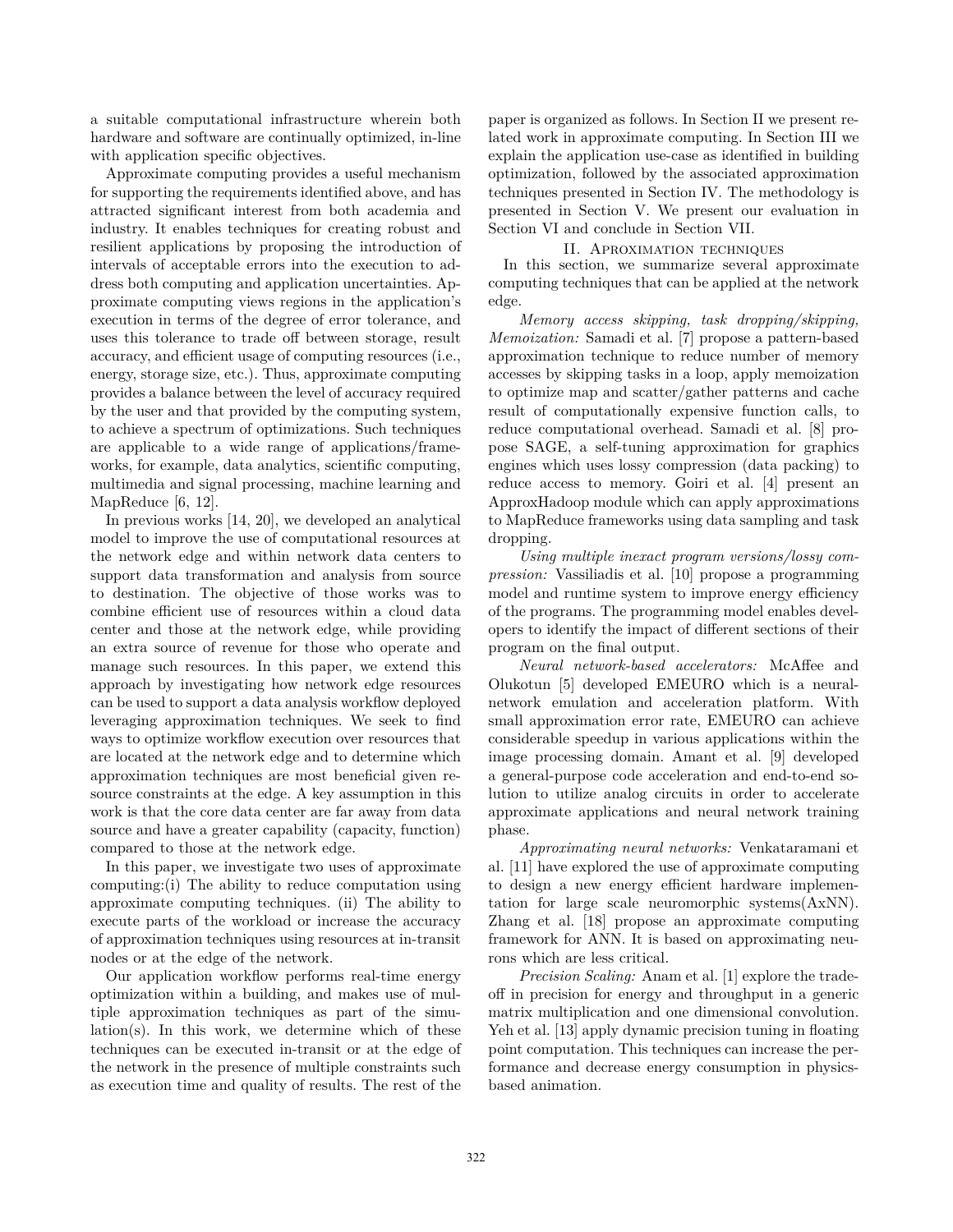*Loop Perforation:* Baek and Chilimbi [2] develop a framework for supporting energy-conscious programming using controlled approximation formed of 2 phases – "calibration" phase, which involved building a model for Quality of Service (QoS) loss, and an "operational" phase which involves directly applying the approximation decisions.

# III. Energyplus Use Case

An instrumented built environment, which can consist of single/multiple buildings (homes, office buildings, sports facilities, etc), provides a useful scenario to validate the use of edge-supported approximation. Depending on the number of sensors within a single building, the frequency at which data is captured from such sensors and the particular data analysis objective (e.g. reduce energy consumption, improve efficiency of HVAC (heating, ventilation and air condition) function, improve comfort levels based on occupancy, etc), the computational capability requirements can vary significantly. In some instances such data is often analyzed offline (in batch mode) to enable improvements in building design or to support long term facilities management. In other instances (evidenced by recent use of such instrumented environments), real time analysis needs to be carried out (over intervals of 15 to 30 minutes generally) to enable better energy efficiency and use of such infrastructure. When multiple such buildings are considered (e.g. within a business park, University campus or a housing association), the overall computational requirement can increase considerably.

To provide practical real time decision making in building energy management based on real time monitored data, it is necessary to develop a 'behaviour' of a building energy system by using various simulation tools. During the process, domain experts are often involved in order to identify the main use cases and scenarios with associated input parameters and feasible outputs. In the modelling process, a number of components have to be assessed and calibrated iteratively, and the developed building energy simulation model is then executed (as the calculation engine) within a generic optimization program. In this work we seek to identify approximation techniques that can complement or replace the execution of multiple  $EnergyPlus<sup>1</sup> instances, a software that$ requires significant computational resources to run, with different input parameter ranges.

Various types of sensors are used to monitor energy efficiency levels within a building, such as: (i) solidstate meters for accurate usage levels, (ii) environmental sensors for measuring temperature, relative humidity (RH), carbon monoxide (CO), and carbon dioxide (*CO*2)



Figure 1: Energy optimization scenario. ©2016 IEEE. Reprinted with permission, Zou et al. [20].

levels, (iii) temperature measurements using both mechanical (e.g., thermally expanding metallic coils) and electrical means (e.g., thermistors, metallic resistance temperature detectors (RTD), thermocouples, digital Pn junctions, infrared thermocouples) to provide sufficient accuracy. When dealing with large buildings such as sports facilities, the accuracy of these sensors is often questionable, largely because of the significant drift that occurs after initial calibration. In some buildings, there are specific requirements for sensors when monitoring  $CO<sub>2</sub>$  concentration, air flow, humidity, etc and these sensors are more expensive to use and deploy. We use sensor data from the *SportE*<sup>2</sup> project pilot called FIDIA, a public sports building facility, located in Rome, Italy.  $SortE<sup>2</sup>$  is a research project co-financed by the European Commission FP7 programme under the domain of Information Communication Technologies and Energy Efficient Buildings. This project focuses on developing energy efficient products and services dedicated to needs and unique characteristics of sporting facilities.

#### IV. EnergyPlus approximation techniques

We identify the following approximation techniques applicable to EnergyPlus:

*EnergyPlus loop reduction:* this technique involves reducing the number of EnergyPlus instances by reducing the number loop iterations used within this simulation. As EnergyPlus execution needs to be carried out over a particular time frame, we can reduce the number of iterations/loop counter used, leading to a reduction in time over which EnergyPlus executions are carried out. This reduces the overall execution time while keeping the quality of results within a pre-defined error interval. The error rate is:  $err = \frac{1}{times}$ , where  $times \ge 1$  is the number of times/loops to repeat the simulation.

*Use of Artificial Neural Network:* such a method involves the use of a learning algorithm for replacing the EnergyPlus simulation altogether. A neural network is trained based on historical (input/output) data obtained from previous executions of EnergyPlus simulations. This data is then used to train a neural network as a function approximator for the behaviour of an Energy-Plus simulation. The corresponding error rate is based

<sup>1</sup>http://apps1.eere.energy.gov/buildings/energyplus/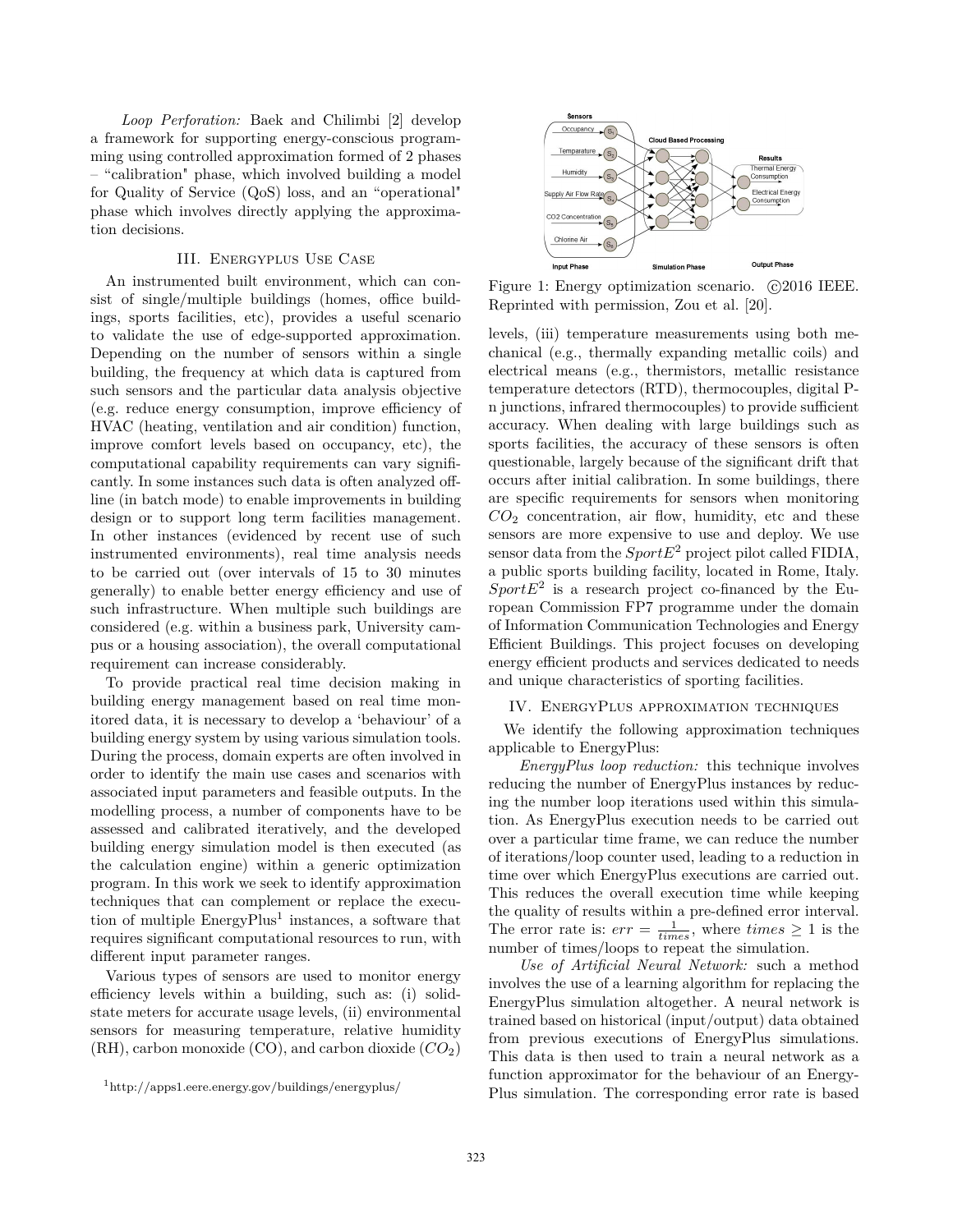on the size of historical data and on the efficiency of the neural learning algorithm being used. We set the error rate to 0.05, so that additional EnergyPlus simulations can be triggered if the error exceeds this threshold.

*Parameter value skipping:* based on a set of parameters that the simulation requires, this methods reduces the number of the parameter values which are used as input to the EnergyPlus simulation. The corresponding error rate of this method is based on the skipping interval. The associated error rate is  $\frac{k}{100}$ , where *k* is the number of parameter values skipped.

- Execution time without approximation techniques:  $total.time = n * m * time$ , where *time* is the time of one EnergyPlus simulation
- Execution time with approximation techniques  $total.appendrx.time = (n * m * total.time) - (k *$ *total.time*), *n* represents total number of parameters values, *m* is the number of parameters, and *k* represents the number of parameter values skipped;
- error rate  $=\frac{k}{total.param}$ , where *total.param* is the total number of parameter values.

*Parameter interval reduction:* from the interval associated with a parameter we reduce the interval limits so the simulation would use only values from a predefined average value/centrality associated with a parameter interval. The error of this method depends on the remaining number of parameter values to use as input in the simulation. The error rate is:  $=$  $\frac{n+k}{100}$ , where *n* is the number of the total parameters and *k* is the number of intervals being used.

- Execution time without approximation techniques:  $total.time = n * m * time;$
- Execution time with approximation techniques  $total.appendx.time = (n * m * total.time) - ((n$ *k*) ∗ *total.time*), *n* represents total number of parameters values, *m* is the number of parameters, and *k* represents the number of parameter intervals reduced;
- error rate  $=\frac{n+k}{total.params + total. intervals}$ , where *total.params* is total number of parameters and *total.intervals* is total number of intervals

# V. Methodology and Approximate In-transit Computational Model

To use network infrastructure more effectively, we propose hosting a data processing service at the network edge (on a gateway node connected to IoT devices) or within a network (making use of programmable networkbased approaches, e.g. OpenFlow and other Software Defined Networks (SDN) approaches) to offer idle/available computational capabilities at the edge/in-transit data centers. Furthermore, this service is able to provision computational resources and allocate workload into such resources. Since the computational capabilities of the

network data centers and edge clouds are limited, the main purpose of the resources at the edge and in-transit is to carry out small parts of the workload and increase the accuracy of the approximation techniques at the edge of the network by utilizing unused capacity within network data centers.

In general, two types of resources are considered in this paper. The main source of computation is computational data centers(sites or resource providers), which collectively form the cloud federation established using CometCloud [3]. The secondary resources are network data centers, that are located at the edge of the network. Lets assume a client needs to compute a job *J*, composed of *k* tasks, which is generated at the client's location defined as source *s*. Whenever the client decides to outsource the job to be executed at a remote site defined as destination *d*, the data would be exposed to possible edge and in-transit resources. A set of *q* network data centers  $R : \{r_1, ..., r_q\}$  has been considered as potential resources at the edge of the network. Hence, it is essential to identify the workload placement, the best route from source to destination, and possible edge/intransit resources that can contribute to the execution of the job. The service level agreement (SLA) of a job *J* includes: deadline  $(Deadline(J))$  by which results have to be returned to the client and a budget  $(Budget(J))$ that sets the maximum amount available to spend on computing job *J*.

To ensure the control over the network, all of the sites and network data centers are equipped with SDN enabled routers. We consider that there is some waiting time  $W(J)$  before a job  $J$  can be executed at destination site *d*. During this time, the job is idle and it occupies storage space at the destination site. Hence, we would like to identify and configure a data path that leverages edge/in-transit computation to take advantage of  $W(J)$ for a job. The following variables have been considered in our formulations:

- $P(r_i)$  is the average number of tasks that resource *r<sup>i</sup>* completes per unit of time.
- $E(r_i)$  is the amount of time spent computing in resource *ri*.
- $CE(r_i)$  is the cost per unit of time of using resource *r<sup>i</sup>* for computation.
- $T(r_i, r_k)$  is the amount of time spent transferring data between resources  $r_i$  and  $r_k$ .
- $CT(r_i, r_k)$  is the cost of reserving a network channel per unit of time.
- $W(J)$  is the waiting time before job  $J$  can start its computation at destination resource.

The objective of our problem is to maximize the number of tasks completed at edge/in-transit resources:

$$
\max \sum_{i} P(r_i) * E(r_i)
$$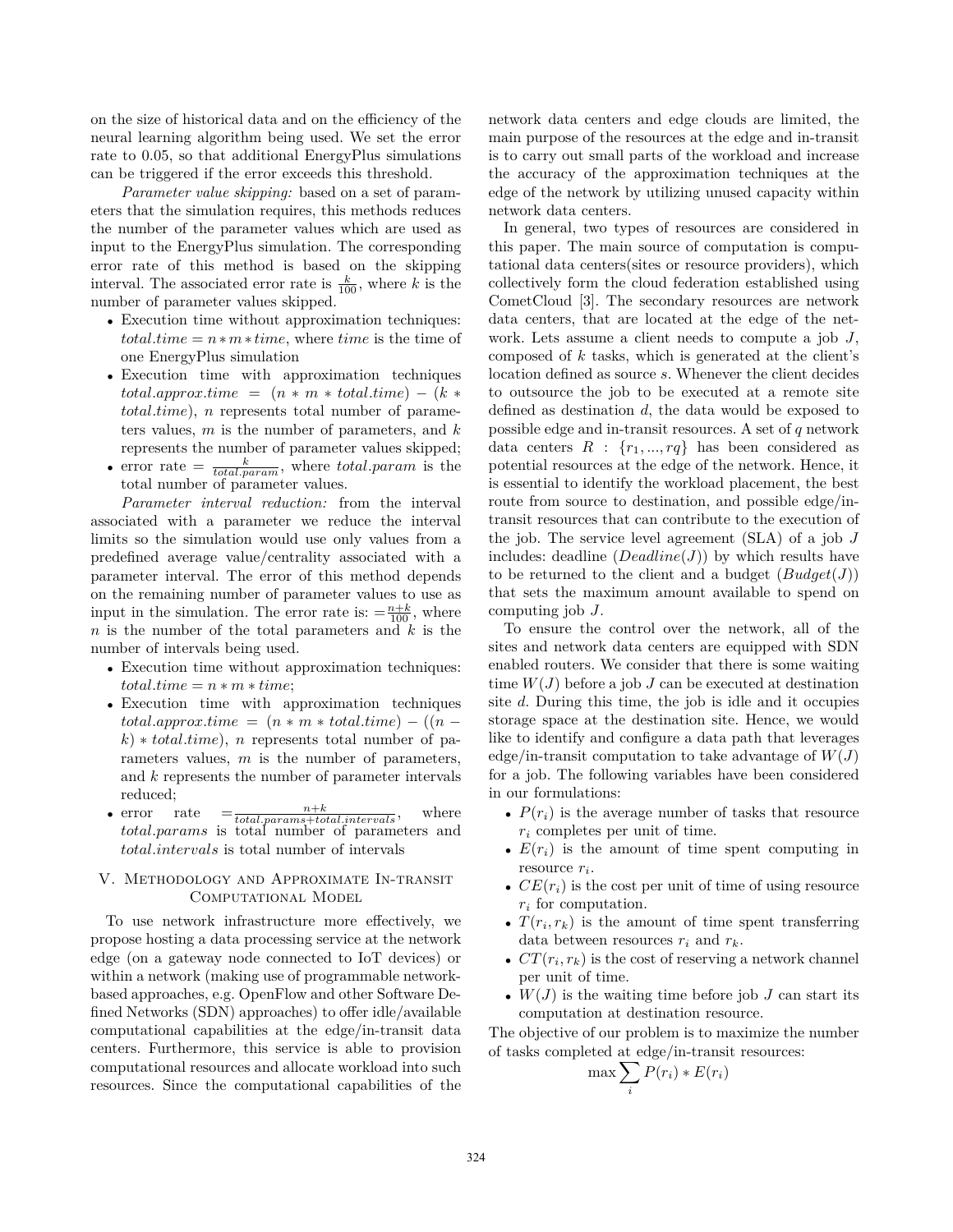subject to being ready to be computed at destination resource *d* at the scheduled time (1) and making sure that the all of tasks within a job is executed completely $(2)$ , within the given deadline(3) and budget $(4)$ :

$$
\sum_{i} E(r_i) + Transfer(J) \le W(J),\tag{1}
$$

$$
\sum_{i} [P(r_i) * E(r_i)] + P(d) * E(d) = k,
$$
\n(2)

$$
\sum_{i} E(r_i) + Transfer(J) + E(d) \leq Deadline, \quad (3)
$$

$$
Cost(J) \leq Budget,\tag{4}
$$

where  $Transfer(J)$  is the overall transfer time of a job, defined as the sum of the time spent transferring data from source  $(s)$  to first network data center  $(r_i)$ , the sum of the time spent transferring data between network data centers  $\in$  *R*, and the time spent transferring data between the last network data center  $(r_k)$  and destination (*d*):

$$
Transfer(J) = T(s,r_i) + \sum_{i}^{q} \sum_{k \neq i,k}^{q} T(r_i,r_k) + T(r_k,d).
$$

 $Cost(J)$  is the overall cost of computing job *J*, defined as:

$$
Cost(J)=CostExecMid+CostExecDest+CostNet,\\
$$

where the cost of computing in-transit (*CostExecMid*) and computing at the destination resource *d* (*CostExecDest*) are defined as:

$$
CostExecMid = \sum_{i} [CE(r_i) * E(r_i)],
$$
  

$$
CostExecDest = CE(d) * E(d),
$$

and the cost of transferring data associated with a job (*CostNet*) is defined as:

$$
CostNet = T(s, r_i) * CT(s, r_i) +
$$
  

$$
\sum_{i}^{q} \sum_{k \neq i,k}^{q} [T(r_i, r_k) * CT(r_i, r_k)] + T(r_k, d) * CT(r_k, d)
$$

subject to  $E(r_k) \neq 0$ . Note that the time and cost of returning results to the client is negligible as only a few parameters are sent.

When resource providers cannot execute a job with the required SLA, the client can consider the use of approximation techniques. We consider that for an application *app*, we have a set of applicable approximation techniques  $T = \{t_1, t_2, ..., t_m\}$ , where each *app* has an associated required quality of solution and can be approximated with a subset of techniques  $Q_k = \{t_1, t_2, ..., t_k\},\$  $Q_k \subset T$ ,  $m \geq k$ , provided these techniques can satisfy a minimum accuracy threshold. Our two main objectives are to determine:



Figure 2: Infrastructure Setup. Solid and dashed lines indicate high and low bandwidth links, respectively.

- 1) set of approximation techniques *T* that are applicable to an application *app*
- 2)  $t_i \in T$  that produces results within accuracy threshold, and techniques that can be executed on edge/in-transit resource(s)(i.e. create *QK*)

Given a set of suitable approximation techniques,  $Q_k =$  $\{t_1, t_2, ..., t_k\}$ , each  $t_j$  has a corresponding error rate. Our strategy is to pick the approximation technique that has highest accuracy. If two approximation techniques have the same accuracy level, we pick the one with less computational resource requirement. If we pick an approximation technique, the edge/in-transit resource will use the waiting time  $(W(J))$  to increase the accuracy of the chosen technique. For example, if a loop reduction approximation techniques is chosen, we try to increase the number of loops with resources at the edge of the network to increase the accuracy of the chosen approximation technique.

#### VI. Evaluation

In this section, we present the overall setup for our experimental infrastructure and several scenarios that we deployed to validate our hypothesis.

#### *A. Configuration of Testbed*

Our federation has been deployed on CloudLab [15] infrastructure platform. 8 VM instances are emulating geographically distributed environment to develop an evaluation testbed. Figure 2 shows the overview of the implemented infrastructure. 3VMs served as our resource providers' data centers: Site1, Site2 and Site3. Furthermore, we dedicated 5 more VMs as in-transit and edge resources(Edge Clouds) which are located at the edge of the network (i.e. between main sites). To emulate geographic distribution of the resources, we use Hierarchy Token Bucket (HTB) to configure various network bandwidth parameters. This network configuration is inspired in data obtained from previous experiments. Based on the computational capabilities at the edge/intransit and resource provider sites, we considered three different infrastructure scenarios. The details of each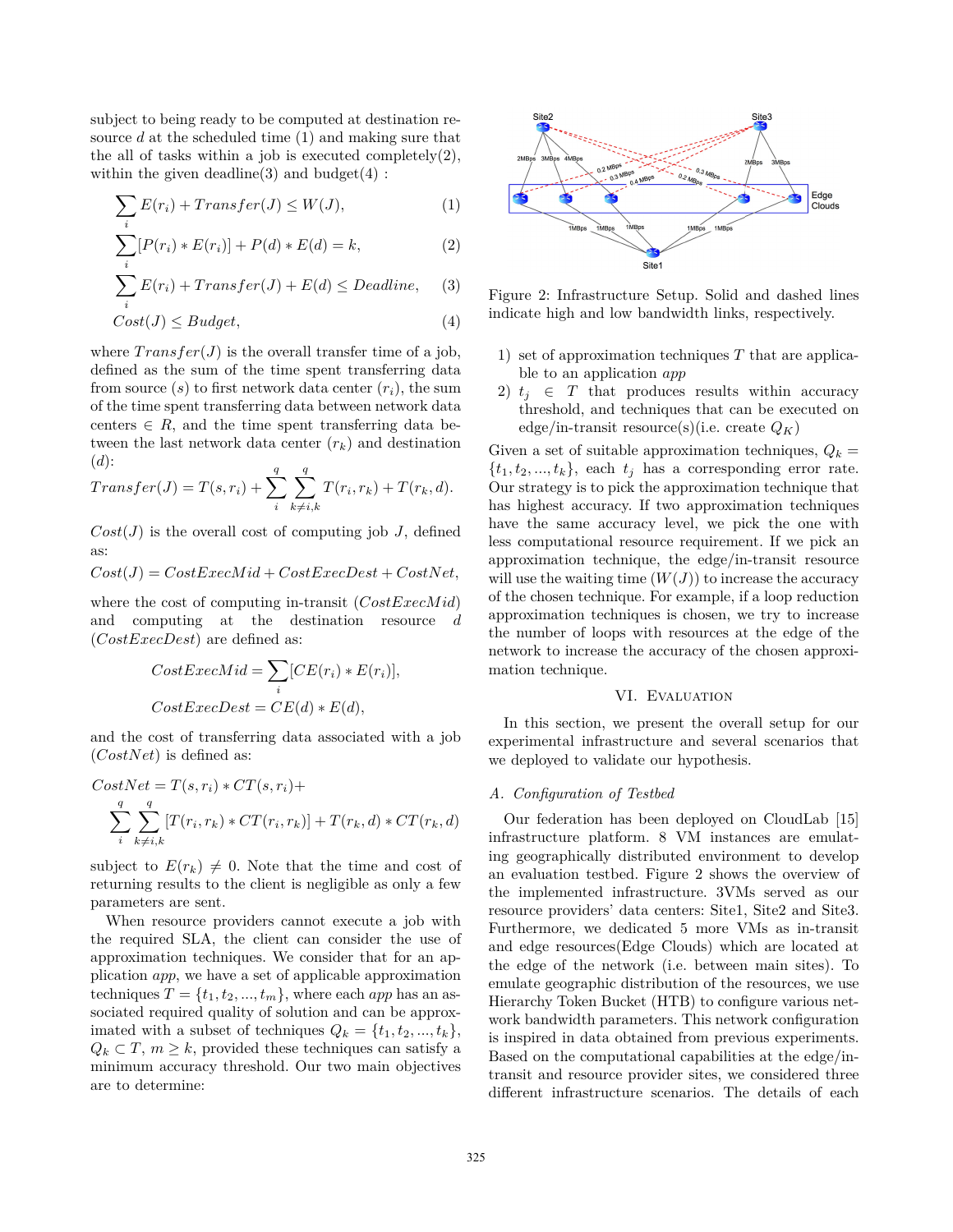| Table I: Infrastructure Scenarios. |  |
|------------------------------------|--|
|------------------------------------|--|

|         | Scenario   Edge Resources | Site Resources |
|---------|---------------------------|----------------|
| Base    | c4.2xlarge                | c4.2xlarge     |
| Higher  | c4.2xlarge                | c4.4xlarge     |
| Highest | c4.2xlarge                | c4.8xlarge     |

| Table II: Resource Properties |    |     |    |                                                                                                            |  |  |
|-------------------------------|----|-----|----|------------------------------------------------------------------------------------------------------------|--|--|
|                               |    |     |    | Resource Type $\vert \nabla \text{CPU} \vert$ ECU $\vert$ Memory $\vert \nabla \text{Fice (§/Hour)} \vert$ |  |  |
| c4.2xlarge                    |    | -31 | 15 | 0.464                                                                                                      |  |  |
| c4.4xlarge                    | 16 | 62  | 30 | 0.928                                                                                                      |  |  |
| c4.8xlarge                    | 36 | 132 | 60 | 1.856                                                                                                      |  |  |

scenario has been shown in table I. To model the mentioned scenarios, we used the characteristics of Amazon EC2 VM instances in our model. Summary of resource characteristics have been shown in table II.

To deploy the instances and create the network between them, we use Mininet [19]. In each VM, one Mininet host is connected to a virtual switch deployed by Open vSwicth [21]. These virtual switches in different instance are connected to each other using Generic Routing Encapsulation (GRE) tunneling [17]. Aside from the computational resources, a POX SDN controller [22] has been deployed to control the network infrastructure. In this work, the SDN controller has 2 main jobs: (i) installing the forwarding rules on switches. (ii) dedicating ports and connections to switches in order to receive necessary information from sites and optimizing the job execution. The controller establishes a dedicated connection between hosts and the controller. Here, we use UDP packets for communication between hosts and controller. Hence, the controller configures the switches to forward the UDP packet to the controller, unless those packets are generated from the controller. Specifically, when the source site, i.e. client, wants to talk to the controller, it should create a UDP message and send it to a specific address. The first switch receiving that message forwards the packet to the controller. Next, the controller sends UDP packets to all edge and intransit sites asking for their status and computational capabilities. Since these UDP messages are from the controller, switches know where to send (i.e. in-transit resources) and deliver them flawlessly. Then, based on the feedback from the edge and in-transit resources, the controller selects the data transfer and execution pattern. This decision is sent to the client.

### *B. Experiments*

For the use case, we considered that there are multiple smart buildings requesting to evaluate and optimize their energy consumption. Considering the FIDIA pilot [16], three types of jobs have been considered in this work. Table III collects the characteristics of different job types. The budget has been chosen high enough for

Table III: Job Information.

| JobType  | Data Size(MB)   Budget   Deadline(s) |    |     | Tasks |
|----------|--------------------------------------|----|-----|-------|
| JobType1 | 10                                   | 20 | 120 | 10    |
| JobType2 | 20                                   | 30 | 150 | 20    |
| JobType3 | 30                                   | 40 | 180 | 30    |

 $\dagger$  – A job is composed of a set of tasks

jobs to eliminate imposed cost limitation on the system. As a result, the deadline is the only limiting factor in our experiments. We have considered 4 strategies:

- **Traditional Approach(T)**: In this strategy, only resource providers' sites can perform computation.
- **Edge Approach(E)**: Using this strategy, the edge data center and in-transit resources can contribute to the execution of the EnergyPlus jobs.
- **Approximation Approach(A)**: For this strategy, we considered that only resource providers' sites can execute jobs. However, if the system cannot meet the SLA requirement, using different approximation techniques will be considered.
- **Edge plus Approximation Approach(E-A)**: In this approach, the edge and in-transit resources can contribute to the computations and also increase the accuracy of approximation strategy.

For all of the scenarios mentioned in table I, we conducted the experiments based on the different strategies mentioned above. In each experiment, 326 jobs were inserted from Site1 to a federated marketplace, generated using a Poisson distribution. Once a job was inserted in the federation, different sites (i.e. Site1, Site2, and Site3) offered their services using a blind auction mechanism. For all of the jobs, if approximation techniques were available(E and E-A approaches), we established the minimum accuracy requirement of 95%. Consequently, if there was not enough resources to execute the job within the deadline, the system executed the job using one of the available approximation techniques. The approximation techniques selection has been discussed in section V. Moreover, for the ANN approximation method, we considered a training period that prepares the ANN method for desired accuracy. We considered 100 complete EnergyPlus executions for ANN training phase. In other words, if we could accept 100 EnergyPlus jobs(excluding other approximation methods), ANN model would be ready and system could use ANN method afterwards.

Table IV shows the required completion time for all types of EnergyPlus jobs in different infrastructures. The execution time for the different approximation techniques has been explained in section IV and is based on the parameters selected for approximation techniques, e.g. number of loops, amount of parameter value skipped, etc.

In order to compare different scenarios and evaluate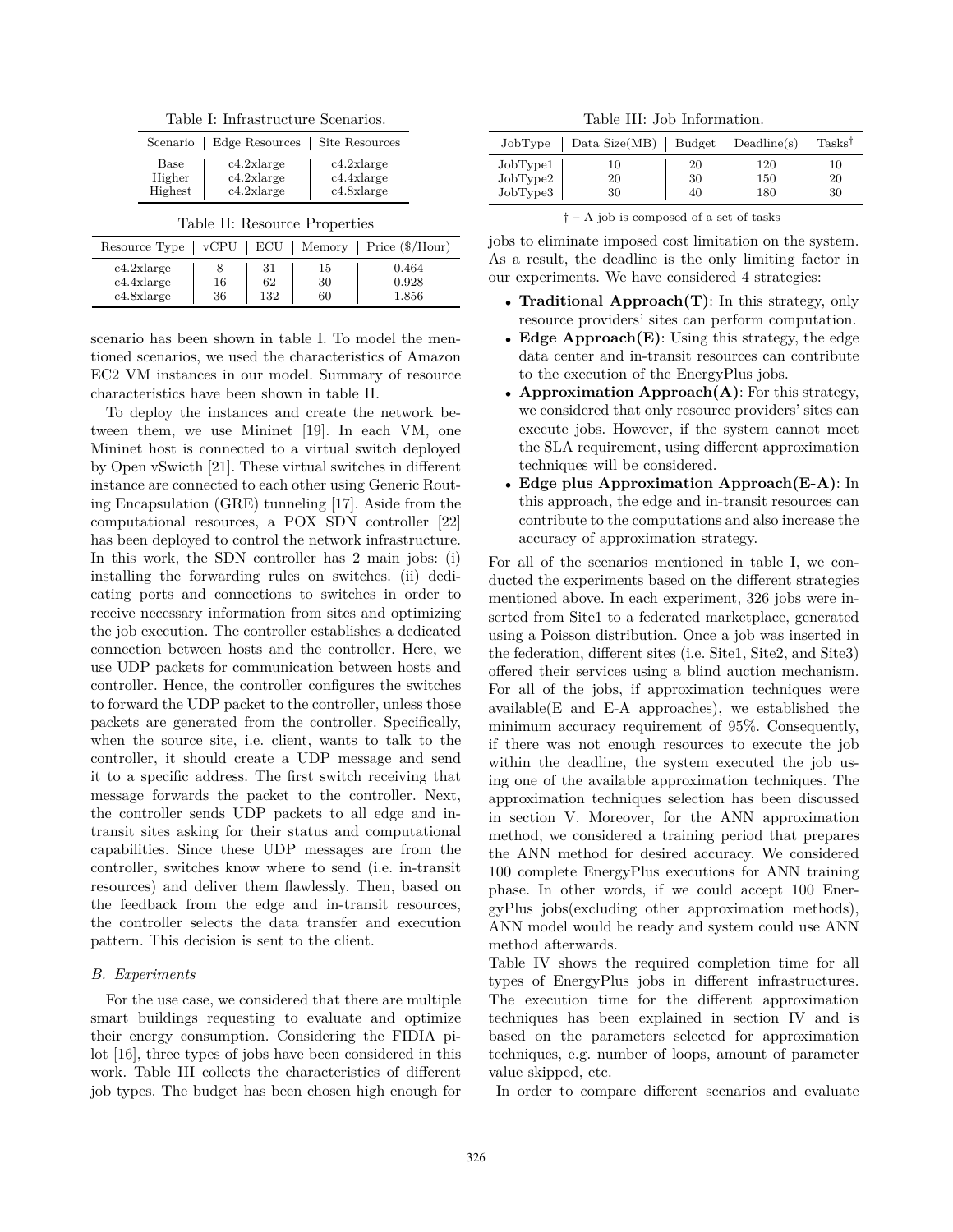

Table IV: Time to completion of EnergyPlus job types.

Figure 3: Job Acceptance Ratio. E+: EnergyPlus, ANN: Artificial Neural Network, Loop: Loop Reduction, Interval: Parameter Interval Reduction, Parameter: Parameter Value Skipping

the impact of edge clouds and approximation techniques, job acceptance ratio is demonstrated in Figure 3. The acceptance ratio is the ability of the resources to execute jobs completely within the deadline. Various approximation techniques help to reduce the potential resource requirement and overcome the limitations imposed by lack of resources. Looking at Figure 3, addition of edge resources and approximation techniques increase the job acceptance ratio. In base scenario, ANN method has not been used due to the small number of accepted jobs. Therefore, ANN method training has not reached the desired accuracy threshold. Moreover, in the base scenario, since the computing power of the site resources is limited, addition of the edge and approximation techniques slightly increase the acceptance ratio( $2\%$  to  $5\%$ ). In the higher scenario, the best result has been reached in E-A approach, where sufficient  $E+$  (EnergyPlus) simulations are executed to pass the threshold of accuracy of ANN, so ANN has a great impact on the job acceptance ratio. The edge strategy $(E)$  has  $22\%$  more acceptance ratio compared to approximation $(A)$  strategy, which shows the importance of the edge clouds in the case where the site computing resources are limited. In the highest scenario, E-A strategy has reached 100% acceptance ratio from which ANN covers around 2% of the jobs. For the approximation $(A)$  strategy, In all scenarios, if ANN is not available, parameter interval reduction has the most contribution among all approximation techniques followed by parameter value skipping and loop reduction techniques.



Figure 5: Idle time Overheads per job

Figure 4 compares the average accuracy achieved in different scenario and strategies. As we mentioned earlier, the minimum required accuracy in case of approximation is 95%. Since approximation is not available for traditional(T) and edge(E) strategies, the accuracy for those cases are  $100\%$ . However, for approximation(A) and edge-approximation techniques(E-A), the maximum accuracy among available techniques are selected. Moreover, addition of the edge to approximation strategy produces more accurate results. This behavior is due to the fact that the system uses edge clouds to execute part of the job or possibly increases the approximation accuracy. Considering both Figures 3 and 4, we conclude that approximation techniques have large impact on the acceptance ratio with slightly less accuracy. Addition of the edge resources results in more jobs to be executed with higher accuracy.

Figure 5 collects the information regarding the job waiting time (queue time). Having edge clouds can cause less waiting time because edge resources use waiting time to increase the accuracy of the approximation techniques or execute part of the jobs.

The average cost of the jobs has been shown in Figure 6. In general, approximation techniques(A and E-A strategies) result in cheaper job completion due to the reduction in job execution time. Specially, ANN techniques is significantly cost beneficial due to small execution time needed for ANN. However, we should note that approximation techniques are not as accurate as regular E+ execution.